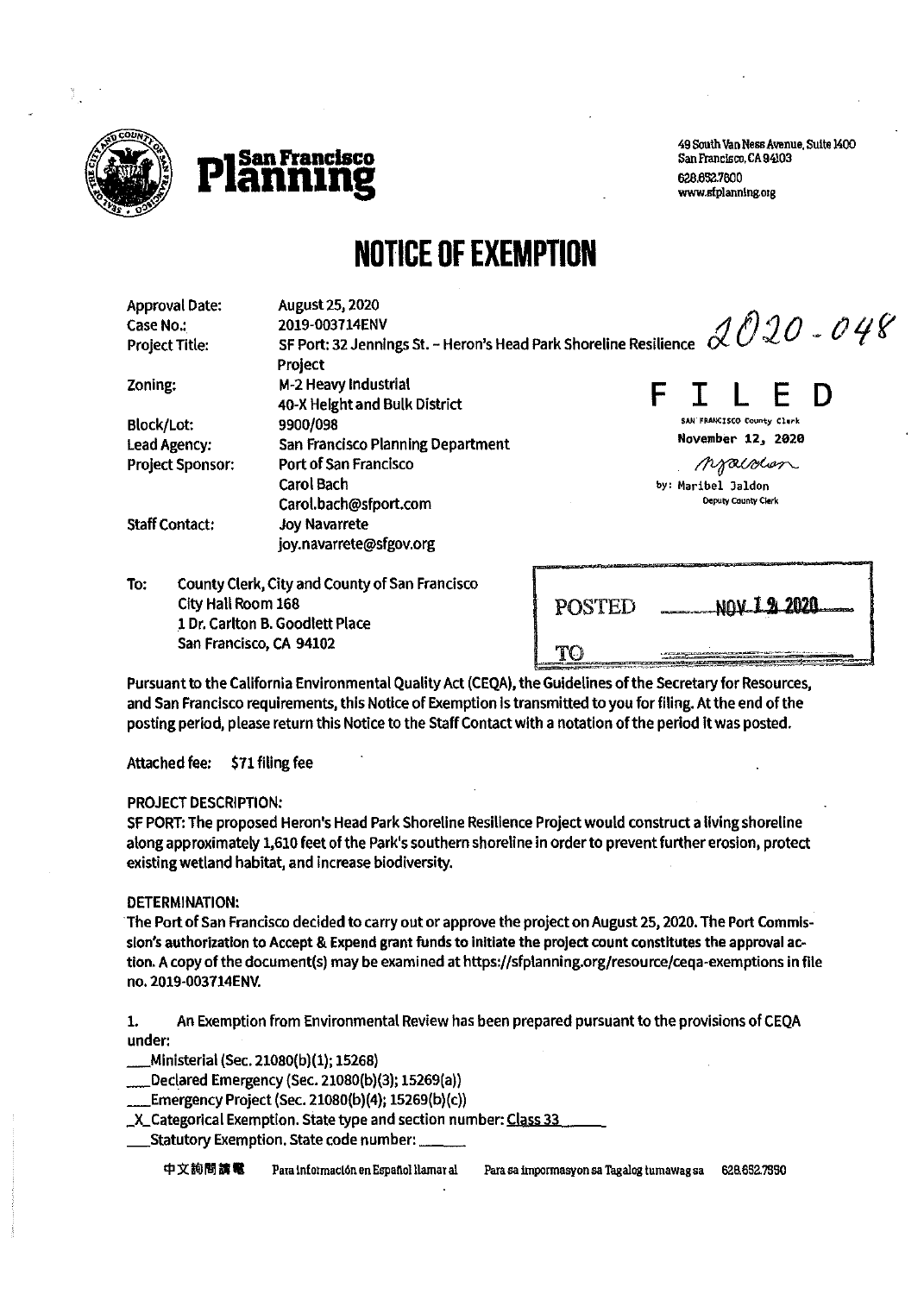Notification of Environmental Review CASE NO. 2019-003714ENV<br>32 Jennings Street – Heron's Head Park 32 Jennings Street - Heron's Head Park

\_Community Plan Evaluation (Sec. 21083.3; 15183)

2. This project in its approved form has been determined to be exempt from environmental review because CEQA Guidelines Section 15333 exempts Small Habitat Restoration Projects: wetland restoration, the primary purpose of which Is to Improve conditions for waterfowl or other species that rely on wetland habitat.

Rich Hillis Planning Director

By Lisa dibson

Environmental Review Officer

Date

**November12,2020** 

cc: Carol Bach

## **pl<del>än</del> mindeled and development of the control of the control of the control of the control of the control of the control of the control of the control of the control of the control of the control of the control of the co**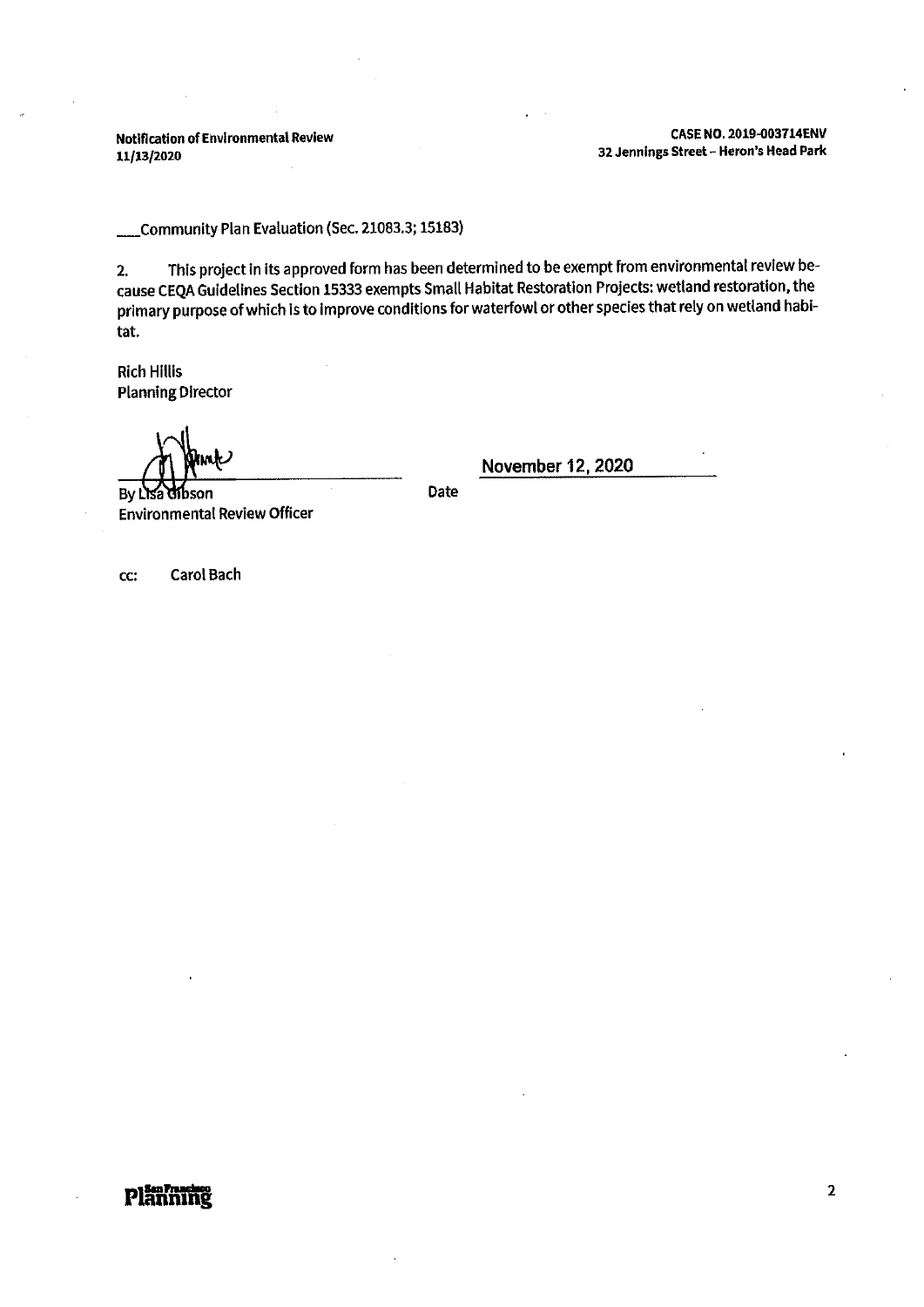

 $\mathcal{A}^{\mathcal{A}}$ 

| Finalize&Email<br>STATE CLEARINGHOUSE NUMBER (If applicable) |  |
|--------------------------------------------------------------|--|
|                                                              |  |
|                                                              |  |
|                                                              |  |
|                                                              |  |
|                                                              |  |
|                                                              |  |
|                                                              |  |
|                                                              |  |
|                                                              |  |
|                                                              |  |
|                                                              |  |
|                                                              |  |
|                                                              |  |
| (628) 652-7600                                               |  |
|                                                              |  |
|                                                              |  |
|                                                              |  |
| $\Box$ Private Entity                                        |  |
|                                                              |  |
|                                                              |  |
| $$3,343.25$ \$                                               |  |
| $$2,406.75$ \$                                               |  |
|                                                              |  |
|                                                              |  |
|                                                              |  |
|                                                              |  |
|                                                              |  |
|                                                              |  |
|                                                              |  |
| 71.00<br>$71.00$ $\frac{1}{1}$                               |  |
|                                                              |  |
|                                                              |  |
|                                                              |  |
|                                                              |  |
| 71.00                                                        |  |
|                                                              |  |
|                                                              |  |

 $\sim$   $\sim$ 

 $\bar{\lambda}$ 

 $\sim 10^{11}$ 

 $\mathcal{A}^{\mathcal{A}}$